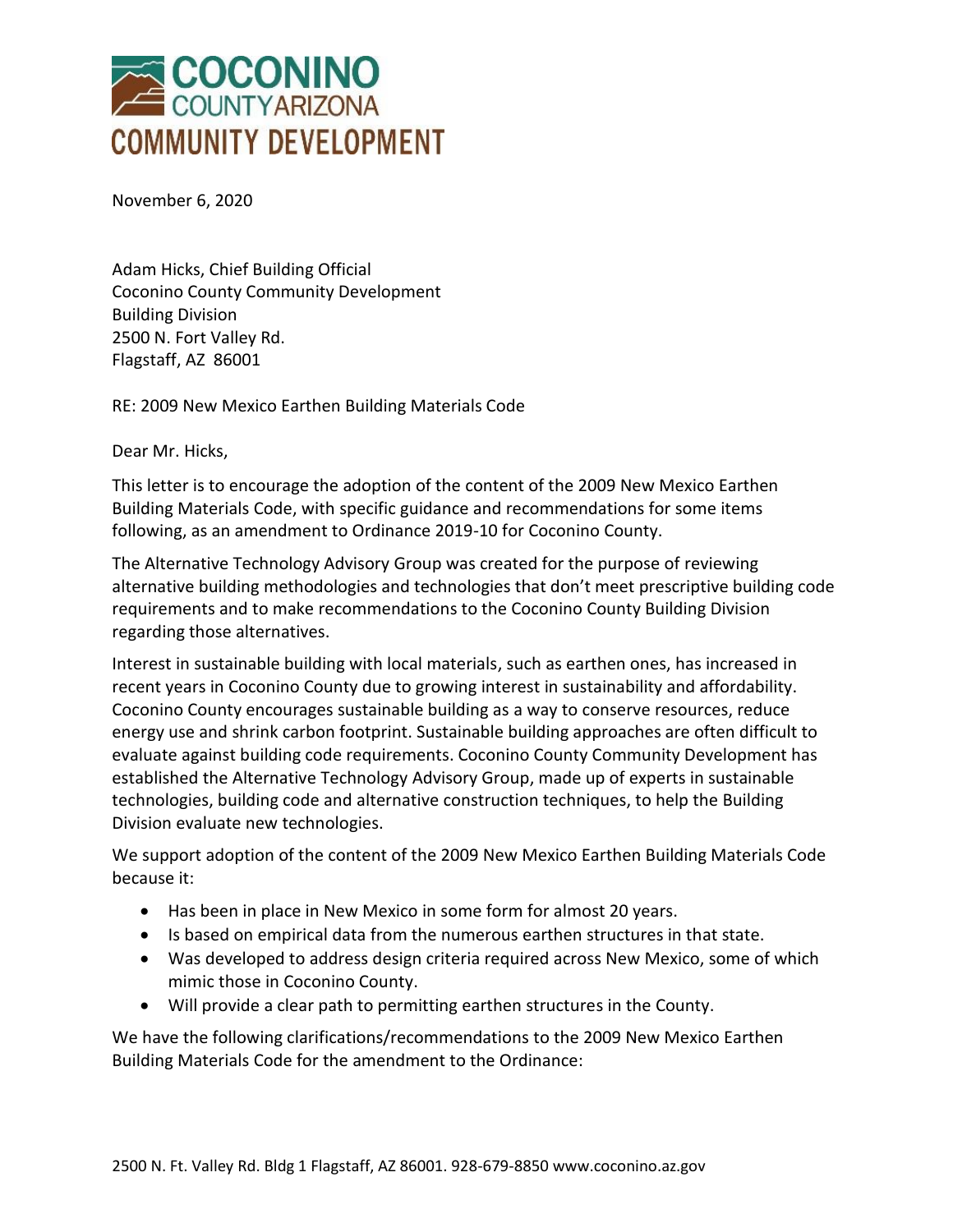

## **14.7.4.8 Earthen Building Materials**

## **Add C. Number of Stories (from IBC adobe section but applied to all earthen building methods)**

Earthen building construction shall be limited to buildings not exceeding one story, except that two-story construction is allowed when designed by a registered design professional.

## **14.7.4.11 Properties, Sampling and Testing**

**E. Mortar**. All mortars must meet the compressive strength requirement of 300 psi as determined through an unconfined compression test of a set cylinder of the mortar.

#### **L. Wood Lintels**

The wood lintel schedule was spot-checked and the configurations were adequate. We recommend the table's inclusion in the amendment. We also recommend identifying a common wood type (pressure-treated Southern Yellow Pine #2) that meets the required fiber stress of 850 psi.

#### **M. Concrete Lintels**

All configurations listed in Table 3 were checked and we recommend its inclusion in the amendment with the exception that for the Maximum Span of less than 6' the reinforcing be changed from 2 - # 4 rebar to 2 - #5 rebar.

**O. Plastering.** All listed plasters in this section are acceptable as we recommend requiring a drain plane between the earthen material and insulation, addressing concerns with moisture and condensation.

#### **P. Wall Insulation**

1) Wall insulation meeting the IECC requirements shall be installed, with a minimum R-value of 13. We recommend greater insulation of R-24 or more and will include this recommendation in an educational guide to earthen structures.

2) A continuous vertical moisture drain plane to the outside of the foundation wall shall be installed between the earthen wall and the exterior insulation (to prevent condensate forming against the wall). The drain plane must allow significant contact between the insulation and the air barrier (Tyvek DrainWrap is one example that will allow both drainage and contact with insulation). A sectional, scaled drawing of the exterior wall detailing the attachment of the IECCrequired insulation, including the attachment mechanism and spacing, must be submitted for review by the building official. The attachment mechanism and spacing must adequately support the insulation and any exterior siding or stucco. Screws or serrated nails with a 2.5-inch minimum penetration are recommended for adequate pull-out resistance & support.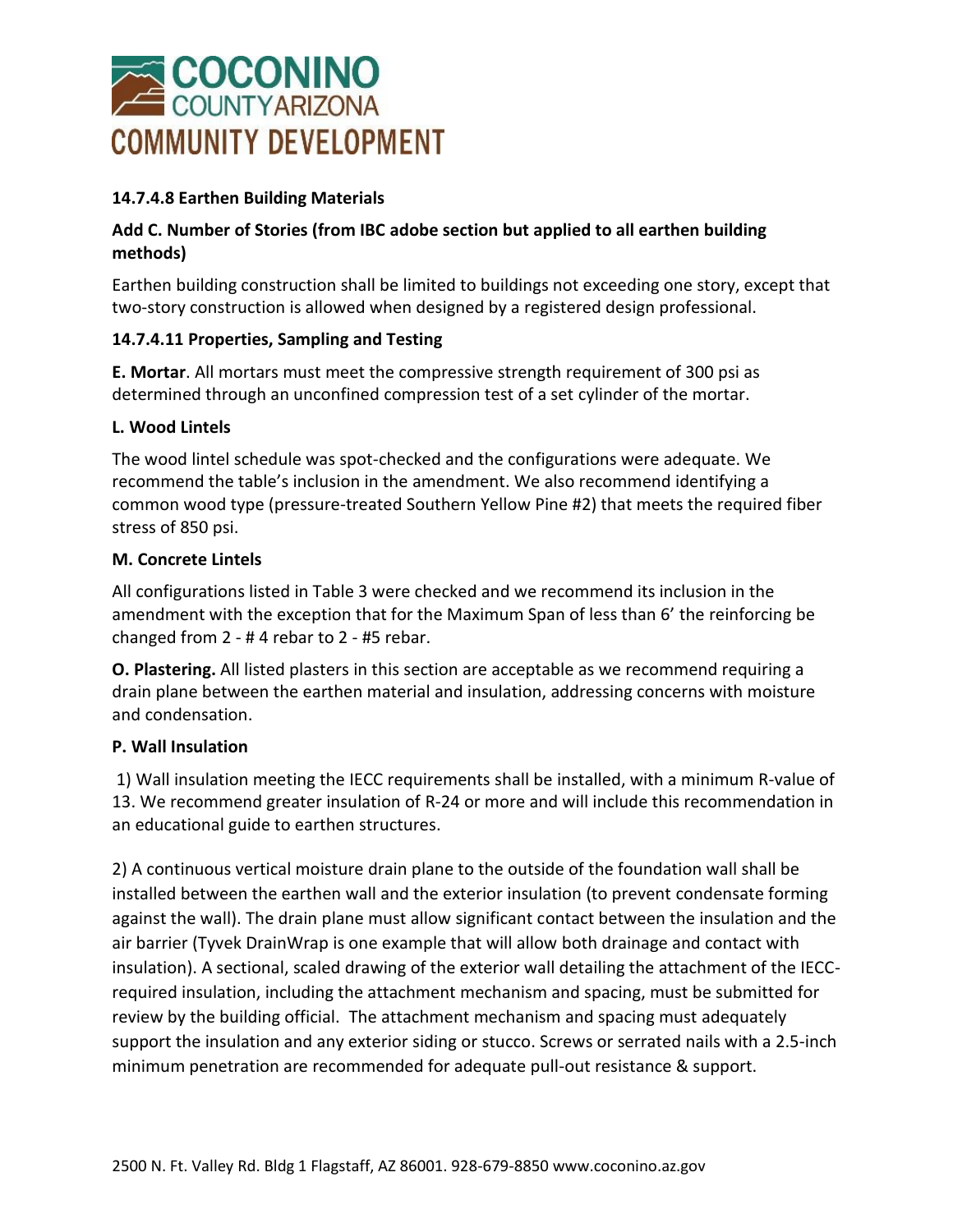

## **Q. Parapets.**

Parapets are not recommended due to excessive ongoing required maintenance to prevent moisture and structural damage. If incorporated into the design, a sectional, scaled drawing of the parapet wall detailing the structure, IECC required insulation (on both sides and top) continuous water penetration barrier and maintenance requirements must be submitted for review by the building official. Parapets must also be designed by a structural engineer.

## **14.7.4.12 Rammed Earth Construction**

#### **E. Lateral Support**

All methods of lateral support that are listed are adequate. For the steel or wood frame intersecting wall, proper cross-bracing will be determined using IRC table 602.10.3

#### **F. Openings**

The inclusion of these requirements is important for the structural integrity of the corners of rammed earth buildings; we recommend it be included for adobe and compressed earth block building corners as well.

#### **G. Piers.**

We recommend this paragraph be retained with the understanding that the term "pier" is not descriptive of what they are defined to be in Figure 9-A and 9-B, which is small walls between openings.

#### **14.7.4.13 Foundations**

**B.** Rammed earth walls may not overhang the load bearing surface, though the wall insulation may. See following figure showing notched stem wall to support the rammed earth form.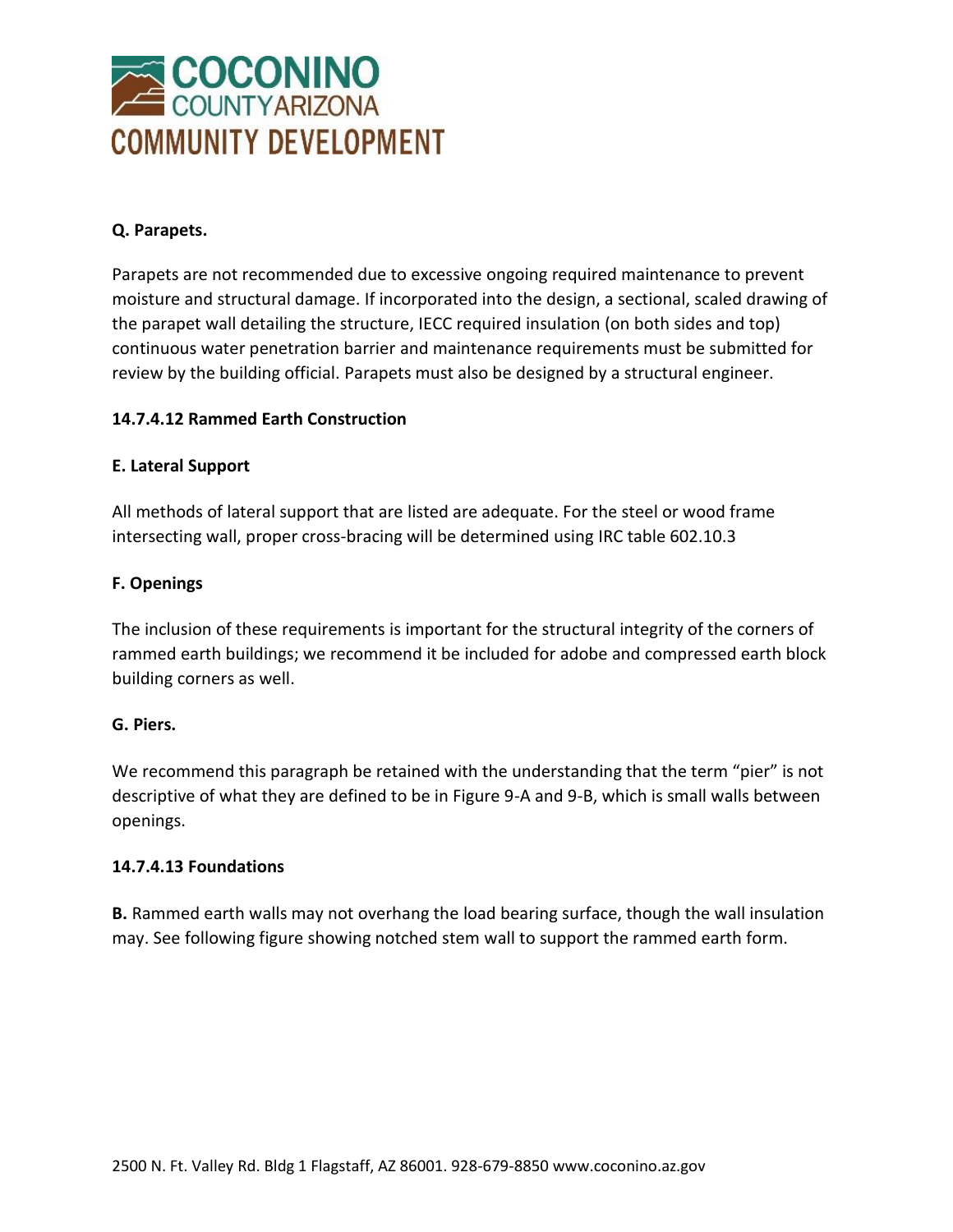



# **14.7.4.14 Rammed Earth Soil Specifications**

**B. Soil compressive strength**. Cylindrical test units of rammed earth shall be tested by a certified laboratory at random intervals selected by the building inspector during the construction of the building. The frequency shall be 1 test for every 100' of wall. Projects achieving a higher compressive strength on test units shall be allowed to reduce the testing frequency by a factor of 300 psi ÷ actual compressive strength. A minimum of 1 test shall be conducted for each project.

It is further recommended that a soil analysis for prepared soil for the construction is done before amendment is added to ensure it is the recommended mix. Silt and clay can be mistaken for one another and it is best to have this more inexpensive test done first before doing the required compressive strength test. We will include this recommendation in our educational guide.

Cylindrical test units can be made using a 3-hole porous block (available from Western Technologies):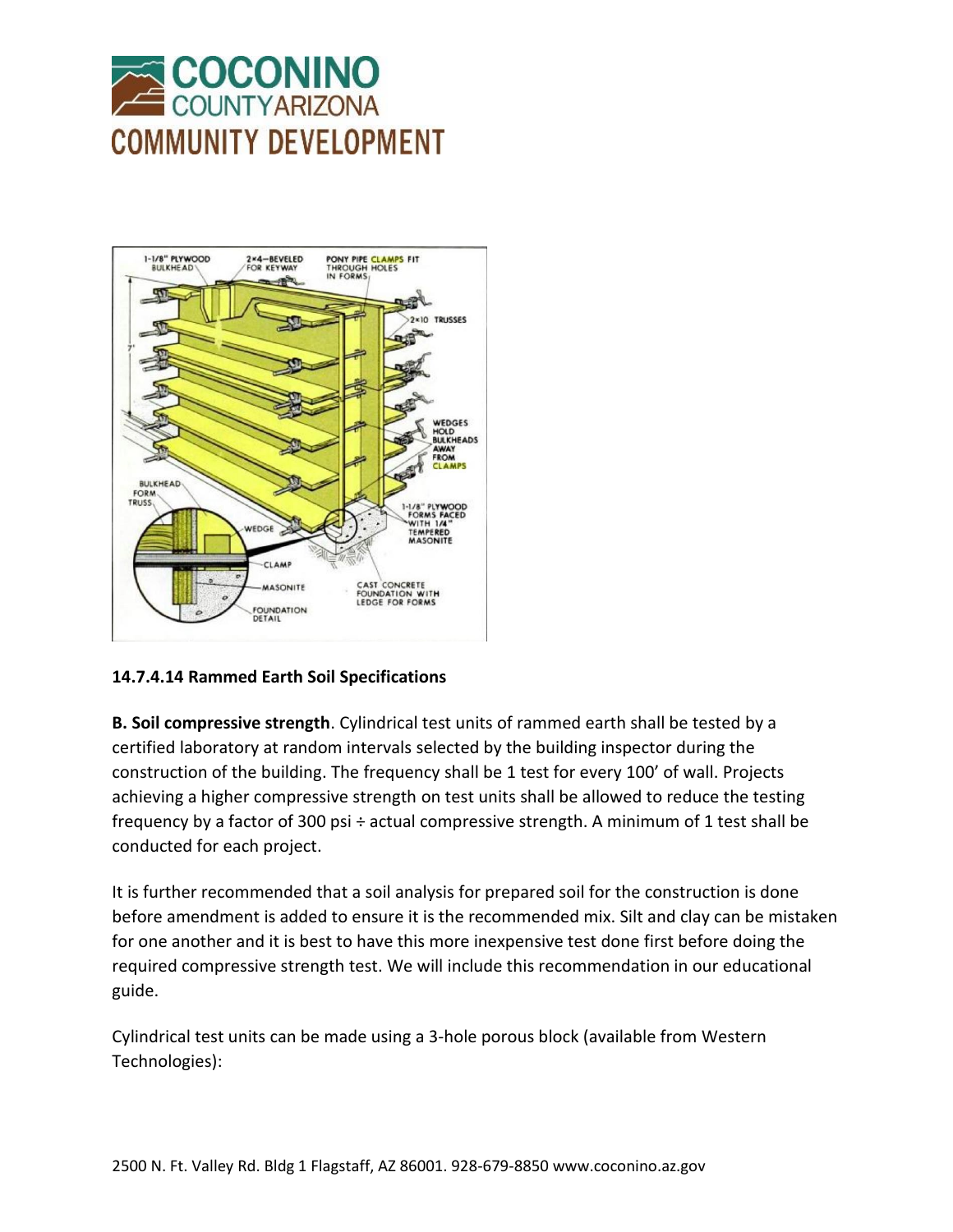



## **14.7.4.16 Attachments and Connections**

**H. Attachment of concrete bond beam to a rammed earth wall.** We recommend the inclusion of this paragraph as well as the corresponding Figure 16 in the amendment as is. The connection of the roof to the concrete bond beam addresses uplift forces through the weight of the bond beam. The purpose of the rebar between the rammed earth wall and the bond beam is to act as a dowel to hold the bond beam to the rammed earth wall to resist out-of-plane forces. We recommend that the rebar is set after the earth is partially tamped rather than after it is completely compacted because hammering the rebar into the compacted wall may crack it.

I. **Attachment of wood bond beam to a rammed earth wall.** We recommend the inclusion of this paragraph instead of the IBC table if the bolts aren't rammed into the structure and are instead attached after the wall is built. We are concerned with cracking.

#### **14.7.4.17 Bond Beams**

**A. General.** We recommend the inclusion of the Exception. This is common practice in earthen construction as it allows for an earthen façade covering the bond beam so the wall appears to be constructed completely of earthen material.

#### **14.7.4.18 Lintels Over Openings**

We recommend inclusion of Figure 15, which accurately depicts the requirement of the minimum bearing length of the lintel on the wall. Lintel spans in the table correspond with the opening dimension and do not include the length of lintel bearing on the adjacent walls.